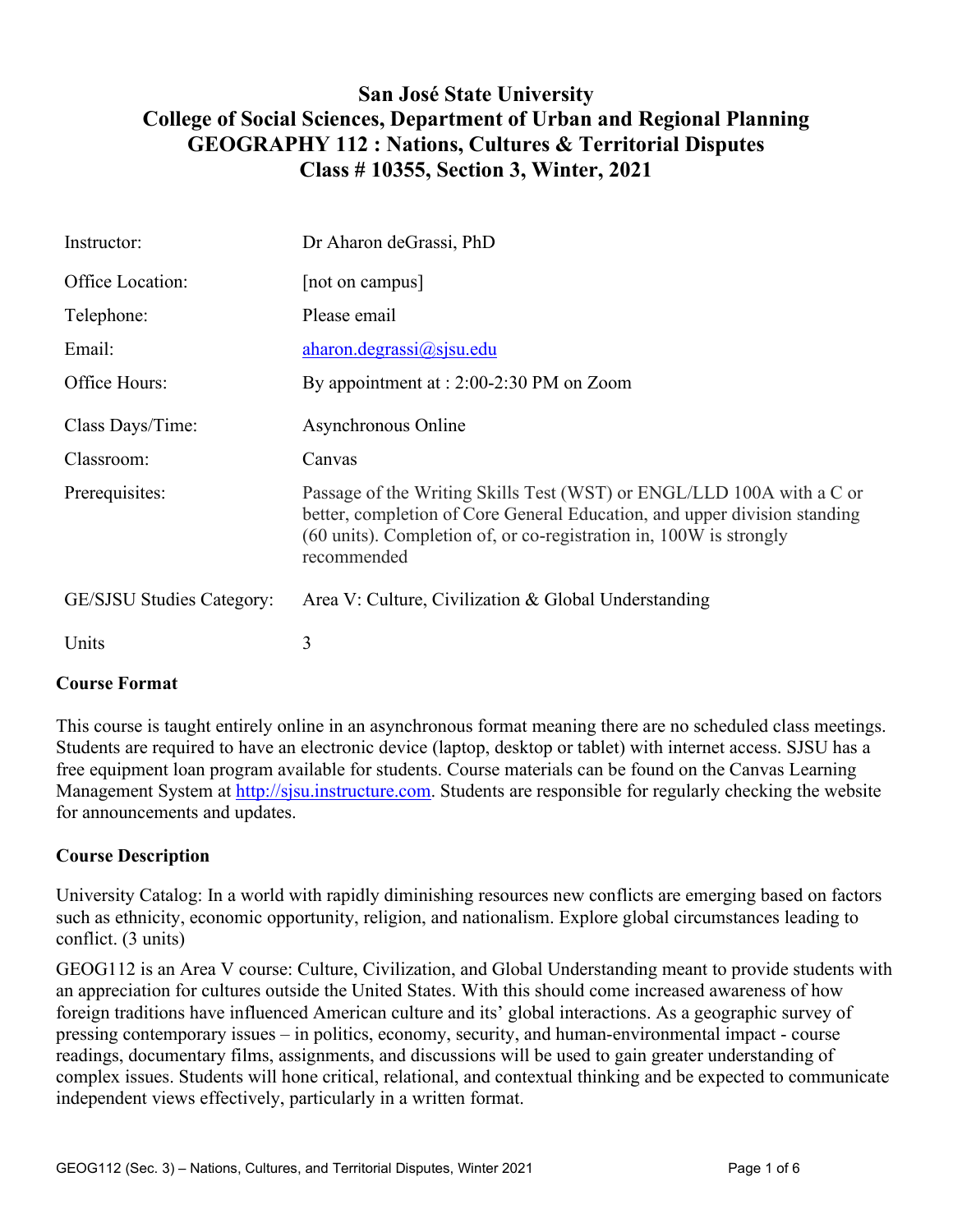#### **GE Learning Outcomes (GELO)**

Upon successful completion of this GE course, students will be able to:

- GELO 1: Compare systematically the ideas, values, images, cultural artifacts, economic structures, technological developments, and/or attitudes of people from more than one culture outside the U.S.
- GELO 2: Identify the historic context of ideas and cultural traditions outside the U.S., and how they have influenced American culture.
- GELO 3: Explain how a culture outside the U.S. has changed in response to internal and external pressures.

#### **Required Texts/Readings**

All readings are available for free as PDFs on Canvas. Also, MLK Library subscribes to *CQ Researcher*, which is available for free online with student login.

#### **Course Requirements and Assignments**

SJSU classes are designed such that to be successful, it is expected students will spend, for each unit of credit, a minimum of 45 hours over the length of the course for instruction, preparation/studying, or course related activities, including but not limited to internships, labs, and clinical practica. Other course structures will have equivalent workload expectations as described in the syllabus.

- Active online participation in **assignments** is imperative to your overall grade in this online course (49% of your total grade), and so frequent **discussion** and engagement on Canvas is expected. In addition to posting individual assigned content in the forums (25 points) you must read through fellow classmate posts and reply to at least two classmate responses per topic (5 points each) (GELO 1).
- Links to several academy award winning **documentary films** are posted to complement readings. Two times during the term, you are to demonstrate in writing how you have thought critically about narratives or images shown on the film and how it relates to global geography and the social sciences (GELO 2). Each essay must be three typed pages (double-spaced, 12-point size Times New Roman font, with 1-inch margins on all sides) summarizing new facts gained along with a thought-provoking critique. Film essays must include a word count noted at the end [500 words minimum].
- A **Review Article** is a concise paper usually written by an editor that summarizes, compares, and contrasts recent findings on a specific topic or theme. Create a 750-word review article, + or – 25 words, tying together any two CQ Research articles assigned this term (GELO 1). Your article must be double-spaced, 12-point Times New Roman font with no more than 1-inch margins on all sides.

#### **Final Examination**

The final exam is a two-part essay question [750 words minimum]. What you have gained from this course, and how will a global understanding apply to your postgraduate goal(s)? (GELO 2). Cite specific learning examples to support your argument.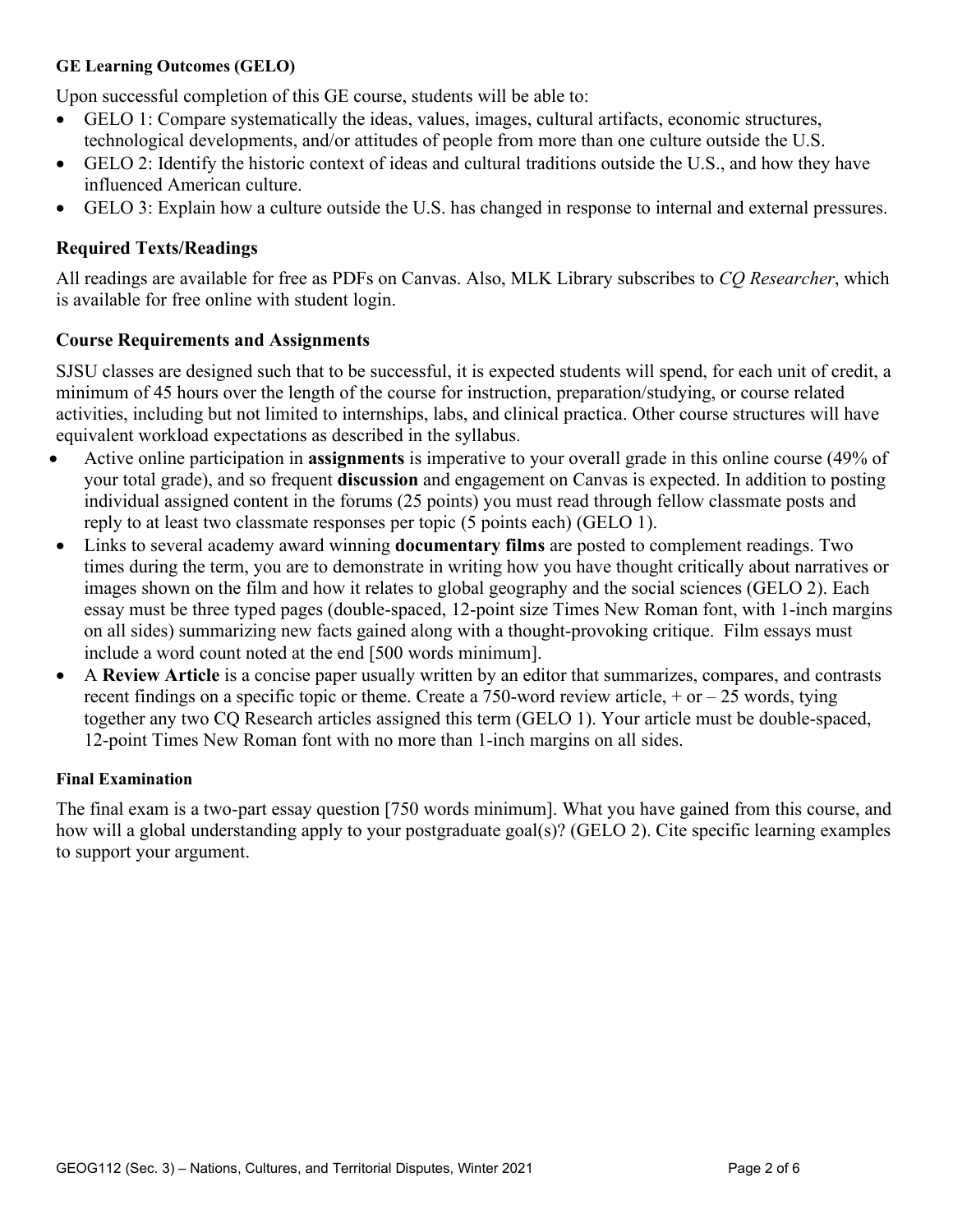# **Grading Information**

Success in this course is based on the expectation that students will spend, for each unit of credit, a minimum of 45 hours over the length of the course for instruction, preparation/studying, or course related activities.

|                                 | <b>Points</b> |
|---------------------------------|---------------|
| 14 Assignments (35 points each) | 490           |
| Film Essay 1                    | 100           |
| Film Essay 2                    | 100           |
| <b>Review Article</b>           | 200           |
| Final Exam                      | 110           |
| <b>TOTAL</b>                    | 1000          |

#### **SCALE:**

| $A+ = 98\%$           | $A = 94-97\%$   | $A = 90-93\%$   |
|-----------------------|-----------------|-----------------|
| $B_{+} = 87 - 89\%$   | $B = 84 - 86\%$ | $B = 80-83\%$   |
| $C_{\pm} = 77 - 79\%$ | $C = 74-76\%$   | $C = 70-73\%$   |
| $D+ = 67-69\%$        | $D = 60 - 66\%$ | $D = 51 - 59\%$ |
| $F = \frac{50\%}{6}$  |                 |                 |

All students have the right, within a reasonable time, to know their academic scores, to review their gradedependent work, and to be provided with explanations for the determination of their course grades. In keeping with this policy, and to making grading responsive, all assignments are due as stated on the Course Schedule and Canvas. **Late work is not accepted without documentation of exceptional circumstances.** Please save all your work until after you have checked your final course grade. Then if you have questions about your final grade, you can bring in past work, and if necessary, corrections can be made.

#### **Grading Information for GE**

Passage of the Writing Skills Test (WST) or ENGL/LLD 100A with a C or better (C‐ not accepted), and completion of Core General Education are prerequisite to all SJSU Studies courses. Completion of, or coregistration in, 100W is strongly recommended. A minimum aggregate GPA of 2.0 in GE Areas R, S, & V shall be required of all students.

# **Academic Dishonesty**

Plagiarism in any form is unacceptable and will merit a 0 for the assignment. Students who are suspected of cheating during an exam will be referred to the Student Conduct and Ethical Development office and depending on the severity of the conduct, will receive a zero on the assignment or a grade of F in the course. Grade Forgiveness does not apply to courses for which the original grade was the result of a finding of academic dishonesty.

# **University Policies**

Per [University Policy S16-9](http://www.sjsu.edu/senate/docs/S16-9.pdf) *(http://www.sjsu.edu/senate/docs/S16-9.pdf)*, relevant university policy concerning all courses, such as student responsibilities, academic integrity, accommodations, dropping and adding, consent for recording of class, etc. and available student services (e.g. learning assistance, counseling, and other resources) are listed on [Syllabus Information](http://www.sjsu.edu/gup/syllabusinfo/) web page (http://www.sjsu.edu/gup/syllabusinfo), which is hosted by the Office of Undergraduate Education. Make sure to visit this page to review and be aware of these university policies and resources.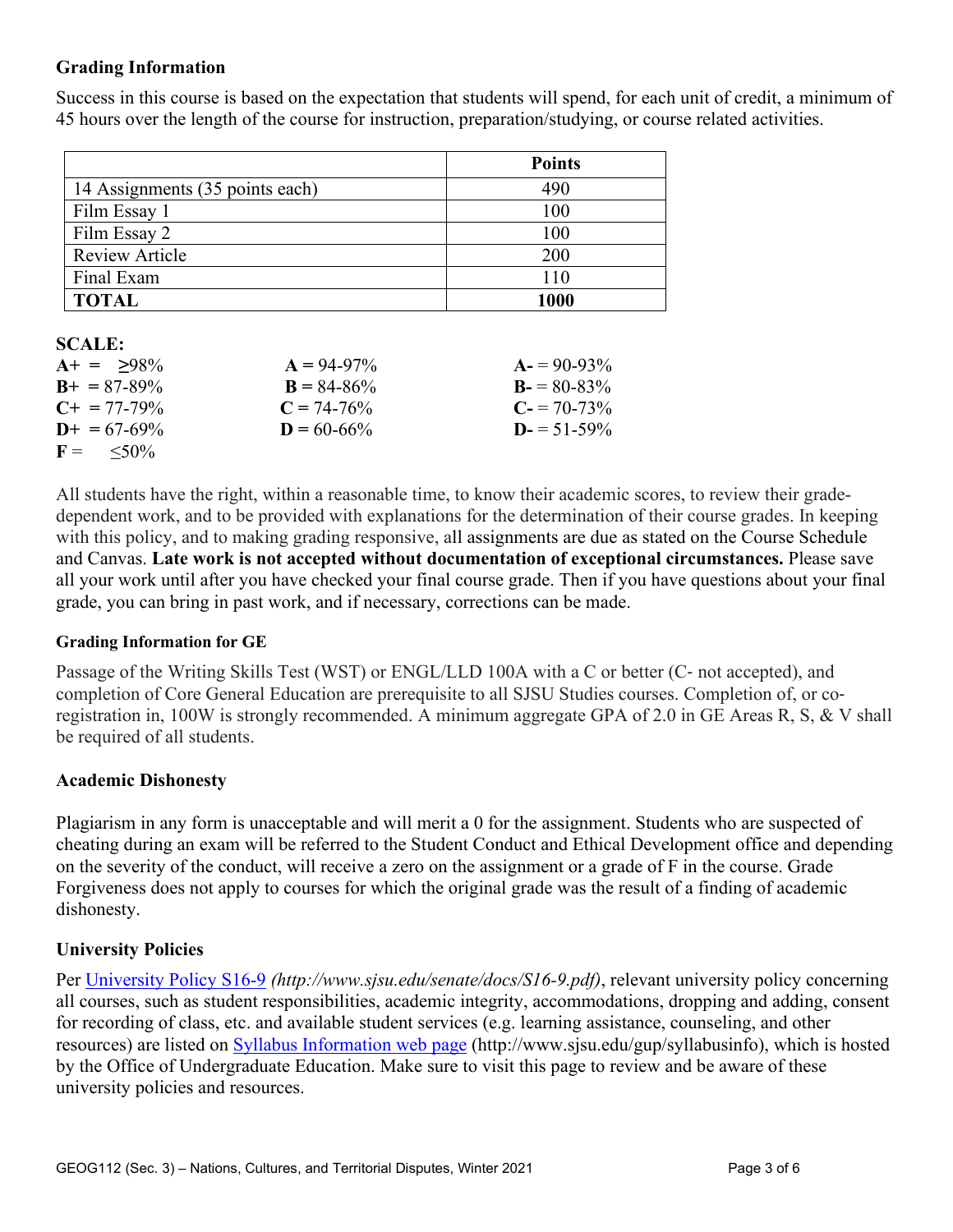# **GEOG112 – Nations, Cultures & Territorial Disputes: Course Schedule**

This schedule is subject to change with fair notice. Changes will be posted online under Announcements. All are available as PDFs on Canvas. All assignments are due by 11:59 PM of the day listed.

| <b>Date</b>  | <b>Topics, Readings, Assignments</b>                                                                                                                                     |  |
|--------------|--------------------------------------------------------------------------------------------------------------------------------------------------------------------------|--|
| <b>WEEK1</b> |                                                                                                                                                                          |  |
| 1/4          | Familiarize yourself with the Canvas webpage, review the syllabus, check out all<br>assignments and due dates, locate the readings.<br>Assignment 1: Introductions       |  |
|              |                                                                                                                                                                          |  |
| 1/5          | 'Human Geography: A Cultural Approach,' pages 1-9 and 24-29, in Neumann et al (2019)<br>Contemporary Human Geography.                                                    |  |
|              | <b>Assignment 2: Discussion Forum</b>                                                                                                                                    |  |
| 1/6          | 'Political Geography: A Divided World,' pages 186-219, in in Neumann et al (2019)<br>Contemporary Human Geography.                                                       |  |
|              | <b>Assignment 3: Discussion Forum</b>                                                                                                                                    |  |
| 1/7          | Reading "Cyberwarfare" 2020                                                                                                                                              |  |
|              | <b>Assignment 4: Discussion Forum</b>                                                                                                                                    |  |
| 1/8          | Reading "Climate Change and Health" 2019                                                                                                                                 |  |
|              | <b>Assignment 5: Discussion Forum</b>                                                                                                                                    |  |
|              | Film: Before the Flood – if you choose to write on this film for one of the two required<br>film essay assignments then it is due at $11:59$ pm on $1/8$<br>https://csu- |  |
|              | sjsu.userservices.exlibrisgroup.com/view/action/uresolver.do?operation=resolveService&p<br>ackage service id=4847346560002919&institutionId=2919&customerId=2900         |  |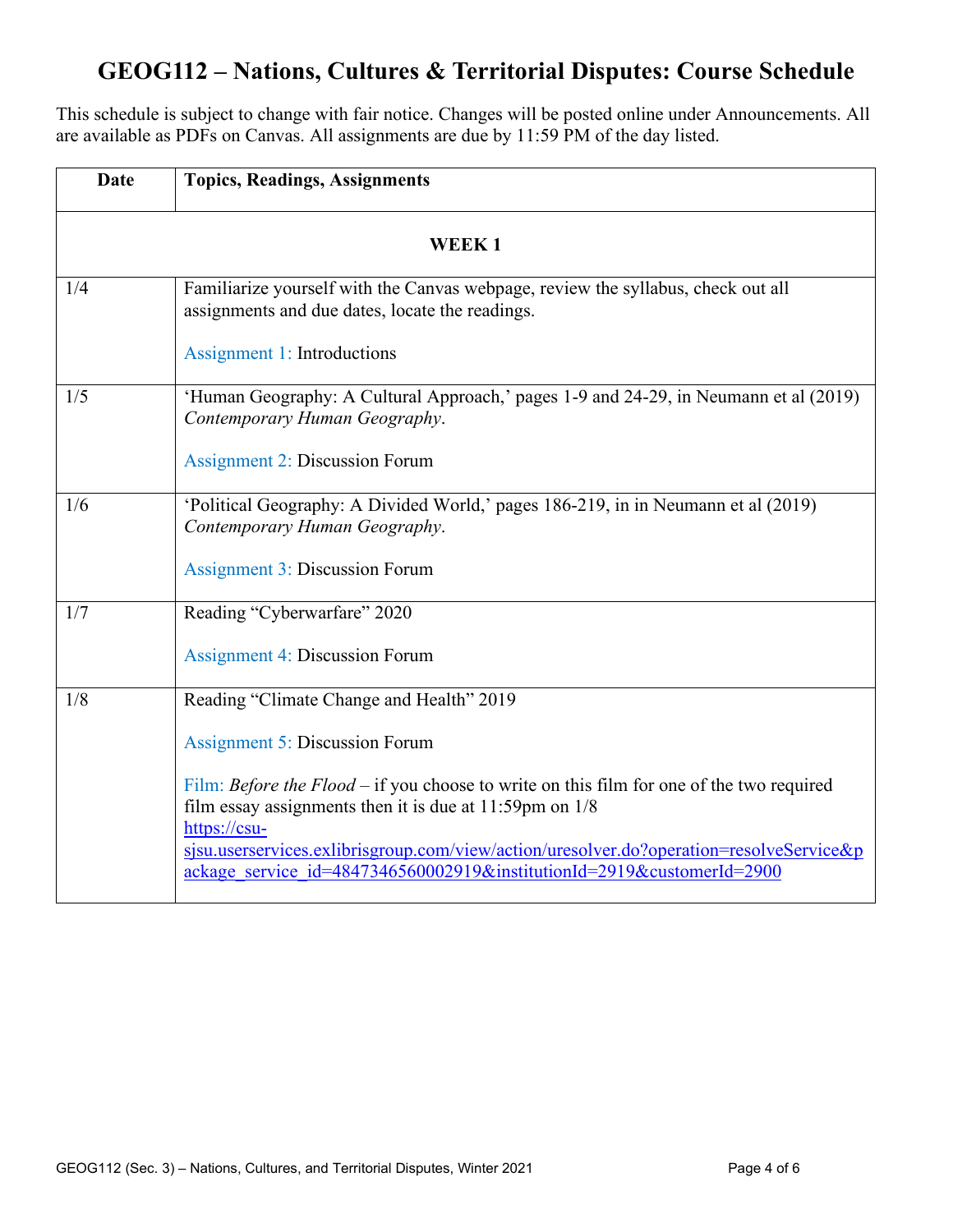| WEEK 2 |                                                                                                                                                                                                                                                                                                                                                     |
|--------|-----------------------------------------------------------------------------------------------------------------------------------------------------------------------------------------------------------------------------------------------------------------------------------------------------------------------------------------------------|
| 1/11   | Reading "China Rising" 2020                                                                                                                                                                                                                                                                                                                         |
|        | <b>Assignment 6: Discussion Forum</b>                                                                                                                                                                                                                                                                                                               |
|        | Film: Ai WeiWei: Never Sorry – if you choose to write on this film for one of the two<br>required film essay assignments then it is due at 11:59pm on 1/11<br>https://www.youtube.com/watch?v=WIdlt3j9nKA                                                                                                                                           |
| 1/12   | Reading "Africa in Transition" 2018                                                                                                                                                                                                                                                                                                                 |
|        | <b>Assignment 7: Africa in Transition Discussion Forum</b>                                                                                                                                                                                                                                                                                          |
|        | Film: Vote for Kibera - if you choose to write on this film for one of the two required film<br>essay assignments then it is due at $11:59$ pm on $1/12$<br>https://csu-                                                                                                                                                                            |
|        | sisu.userservices.exlibrisgroup.com/view/action/uresolver.do?operation=resolveService&p<br>ackage service id=4847346710002919&institutionId=2919&customerId=2900                                                                                                                                                                                    |
| 1/13   | Reading "U.S. Foreign Policy in Transition" 2019                                                                                                                                                                                                                                                                                                    |
|        | <b>Assignment 8: Discussion Forum</b>                                                                                                                                                                                                                                                                                                               |
| 1/14   | Reading on "European Union at a Crossroads" 2019                                                                                                                                                                                                                                                                                                    |
|        | <b>Assignment 9: Discussion Forum</b>                                                                                                                                                                                                                                                                                                               |
| 1/15   | Reading "Global Migration" 2020                                                                                                                                                                                                                                                                                                                     |
|        | <b>Assignment 10: Discussion Forum</b>                                                                                                                                                                                                                                                                                                              |
|        | Film(s):<br>If you choose to write on one of these two films for one of the two required film essay<br>assignments then it is due at $11:59$ pm on $1/15$<br>Which Way Home<br>https://tubitv.com/movies/56919/which-way-home<br>$-$ or $-$<br>Human Flow<br>https://na03.alma.exlibrisgroup.com/view/action/uresolver.do?operation=resolveService& |
|        | package service id=39056953130002901&institutionId=2901&customerId=2900                                                                                                                                                                                                                                                                             |